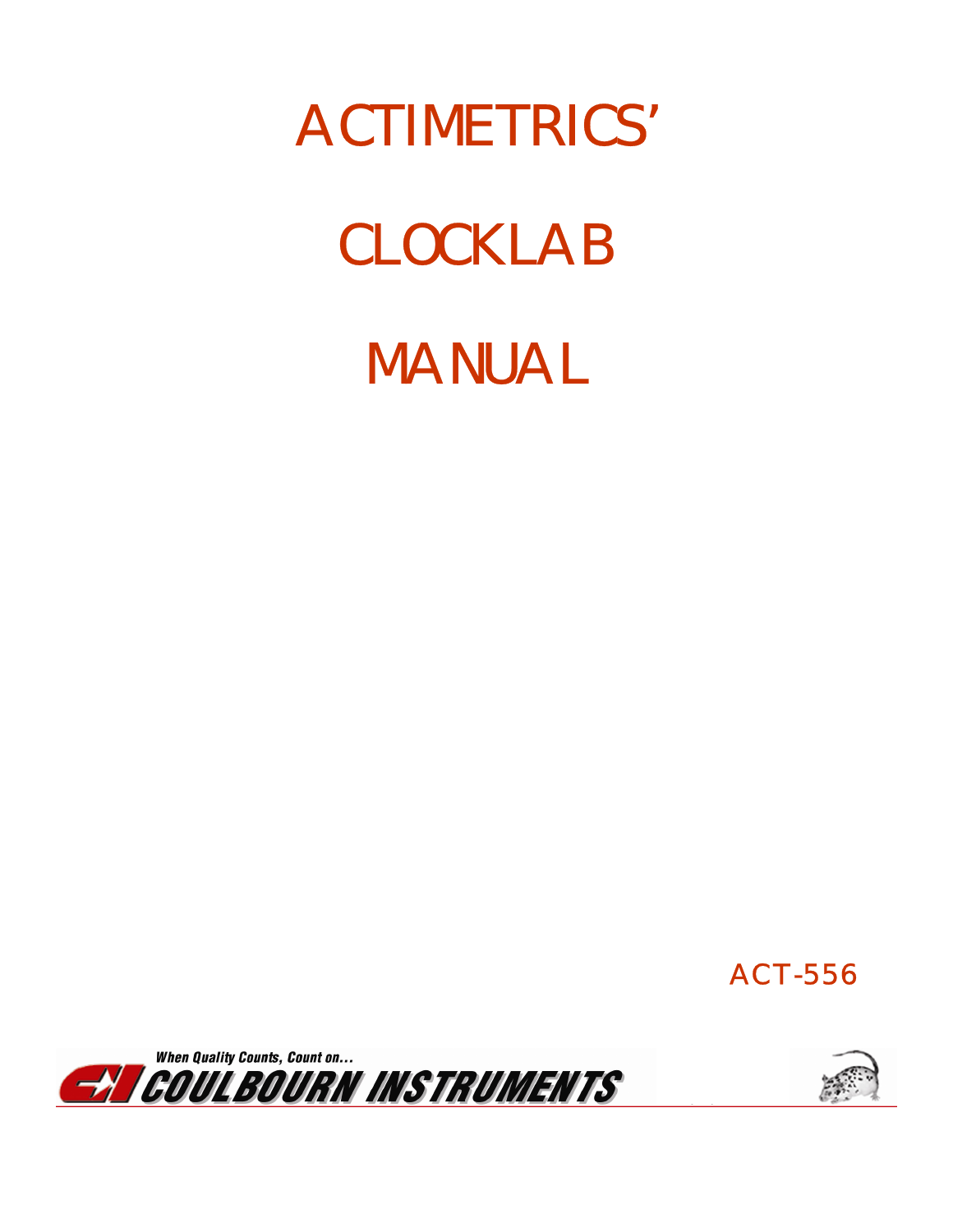Data Collection and Analysis for Circadian Biology from Circadian Systems

## TABLE OF CONTENTS

| Welcome to AtomTime.com -- Home of AtomTime95, AtomTime98 and AtomTime Pro!  13 |  |
|---------------------------------------------------------------------------------|--|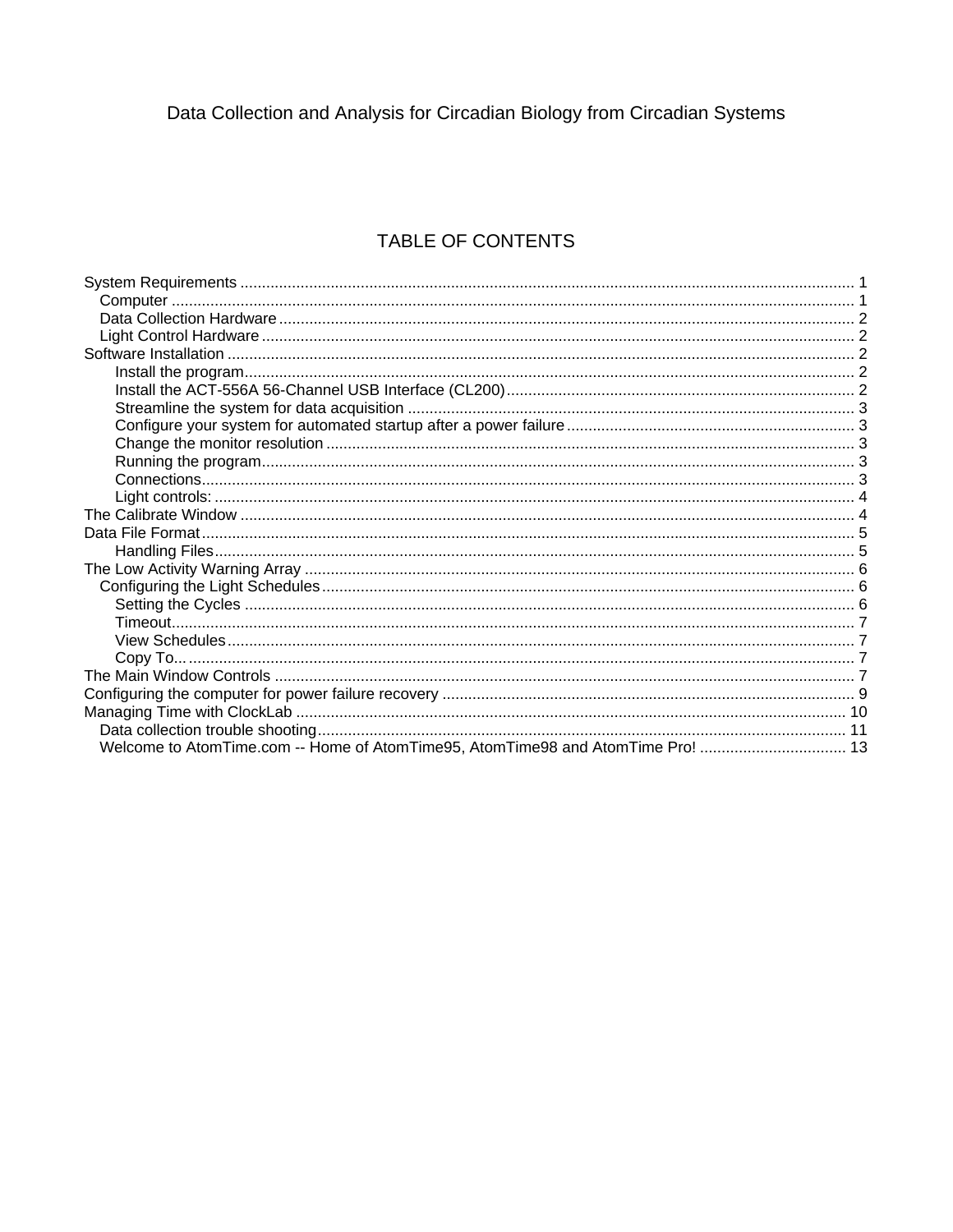CLOCKLAB is a state-of-the-art system for the collection, analysis and display of circadian activity data. It combines an intuitive user interface with new analysis algorithms to make a tool that is unprecedented in its power, flexibility and ease of use. Many measurements that are traditionally and laboriously done by hand can be performed in a few mouse clicks with CLOCKLAB.

Our users are almost universally amazed at CLOCKLAB's capabilities, and at the time that it saves them. Among most notable features of the CLOCKLAB analysis program:

- Copy and paste Actograms and other graphics into illustration programs like PowerPoint or CorelDraw for rapid and flexible creation of slides and figures. All elements of the figures are editable.
- Automated identification of daily activity onsets.
- Automated phase-shift calculations.
- Automated predictions of activity onset times from past data.
- Zoomable actograms for navigating through data files.
- Display of light schedules (as recorded by the ClockLab data collection program).

The data collection application also incorporates a number of unique capabilities:

- Control the light cycles in each animal chamber individually. Multiple pulse protocols can be programmed several days in advance with a simple user interface.
- Record the actual light levels in each animal chamber with simple photo detectors. The recorded light levels are easily displayed in actograms from within the analysis application.

But these features do not include the dozens of small conveniences that make CLOCKLAB a pleasure to use. We are sure that it will quickly become an almost indispensable tool in your laboratory.

## **System Requirements**

## *Computer*

The data collection program runs on Windows 9X/NT/2000/XP computers. We recommend

- Pentium III with a 400 MHz or faster processor
- 64 Mbytes of memory
- Internal Zip drive for data retrieval
- 15" monitor or larger

We have had excellent experience with Cobalt Computers' desktop computers. Cobalt Computers' products are extremely reliable and highly rated, and their tech support is excellent and easily accessible. Their prices are a little higher than some other companies, but the cost is well worth the reduction in headaches and increased ease of use. Cobalt Computers are also easier to configure for automatic recovery from a power failure, an important consideration for data acquisition systems running unattended as ClockLab does.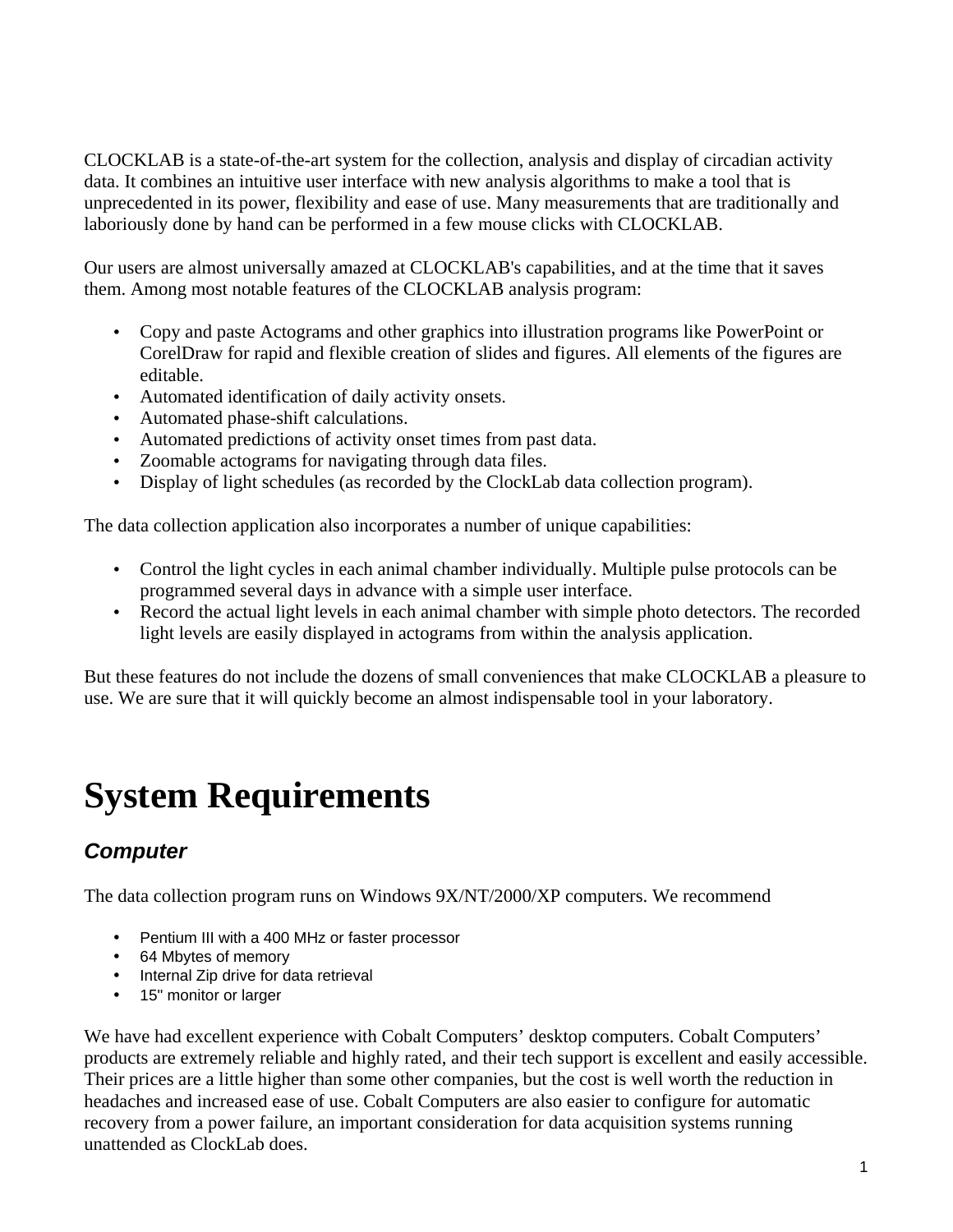## *Data Collection Hardware*

• CL200 USB interface for 56 channels of input. Multiple interfaces can be used on each computer for up to 448 channels.

## *Light Control Hardware*

- CL200 USB interface for 8 channels of output. 8 additional channels are available with each interface used.
- As an alternative, a National Instruments DaqPAD USB interface can be used for up to 96 output channels.

## **Software Installation**

### **Install the program**

• Run the ClockLab Installer program by double-clicking the Setup file in the ClockLab Installer Folder.

### **Install the ACT-556A 56-Channel USB Interface (CL200)**

Plug a USB cable into one ClockLab CL200 interface box, and into a USB outlet on your computer. Or, if you are using a USB hub plug the hub into the computer and the interface into the hub. Windows should display a dialog box saying that it found new hardware.

#### **Windows 2000**

- Click Next.
- Select "Search for a suitable driver..." and click Next
- Select "Specify a Location" and click the Browse button.
- Navigate to the Folder C:\Program Files\ClockLab2\CL200 Drivers and click Open.
- Click OK
- A dialog will display "The Wizard found a driver for CL200". Click Next. The drivers should install.
- Click Finish.
- The same set of dialogs will appear again. Repeat the steps above.

#### **Windows XP**

- In the dialog that appears, select "Install from a list of specified locations." Click Next.
- Click "Search for the best drivers, and select "Include this location in the file search."
- Click the "Browse" button and select the folder C:\Program Files\ClockLab2\CL200 Drivers
- A dialog will appear warning that "The software you are installing (Actimetrics CL200) has not passed Windows Logo testing." Click "Continue Anyway".
- The installation should finish.
- The same sequence of dialogs will appear again. Repeat the steps above.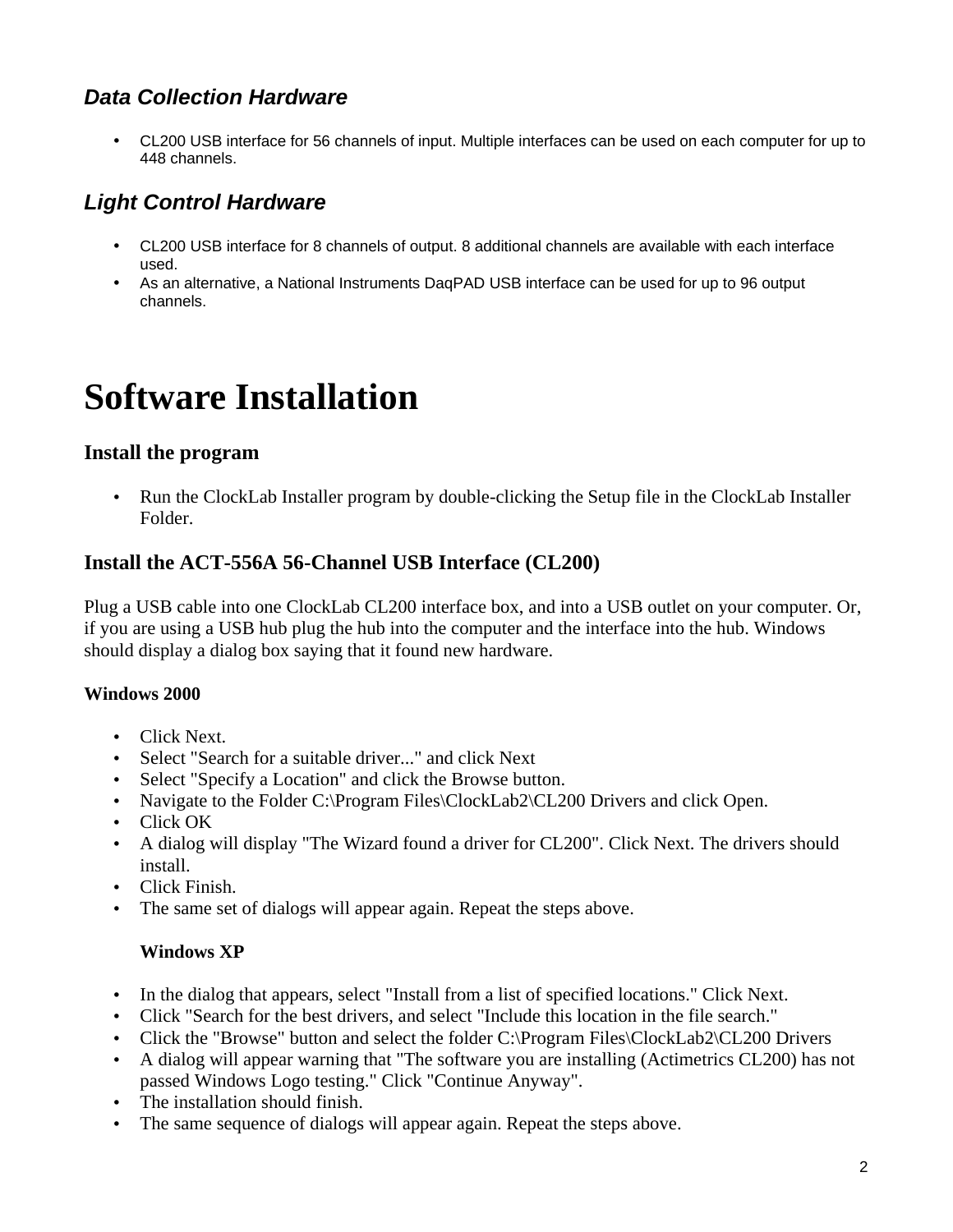## **Install the DAQPad-6507 (if used)**

Install the NI-DAQ driver software on the computer using the NI-DAQ CD that came with the DAQPad.

Connect the DAQPad-6507 power supply to the device and plug it into a power outlet.

Plug the DAQPad into either a USB outlet on the computer or into the USB Hub. Make sure that the power switch on the DAQPad is turned on. The green light on the front of the DAQPad should turn on and stay steadily on (not flash).

Open the National Instruments Measurement and Automation Explorer (the icon is on the desktop once the NI-DAQ software is installed). Select the DAQPad from within the Devices and Interfaces tab, and make sure the Device number of the DAQPad is set to 1. Run the Test Panel and Test Resources on the DAQPad to make sure it is functioning and to make sure that the system recognizes it.

#### **Streamline the system for data acquisition**

The fewer programs other than ClockLab installed on the computer, the better. Remove Microsoft Office, and any games that may be installed. Microsoft Office periodically runs a utility called Fast Find that can kill any data acquisition program like Clocklab.

In addition, Windows is set up to run various utilities like Tune-Up, the Disk Defragmenter and such periodically. These can also wreak havoc on the acquisition process. They must be disabled.

In Control Panels->Find fast: Delete index for D:\ and C:\ or any other disk.

Open Scheduled Tasks from the System Tray at the right of task bar. Delete any scheduled tasks that are there.

#### **Configure your system for automated startup after a power failure**

#### **Change the monitor resolution**

It must be set to at least 1024x768. Use the Settings Tab of the Display control panel.

#### **Running the program**

Start ClockLab from the Windows Start Menu. Data collection starts automatically. Stop the program by clicking on the red stop-sign in the upper left corner of the ClockLab window. Restart by clicking on the rightward-pointing arrow in the upper left corner of the ClockLab window.

#### **Connections**

The CL200 interface accommodates 56 channels of input, 7 on each of 8 RJ-45 connectors on the front of the box.

Looking at the front of the box, the left-most contact in each RJ-45 connector is ground and the remaining 7 contacts each carry the signal to one recording channel. In the leftmost connector, Channel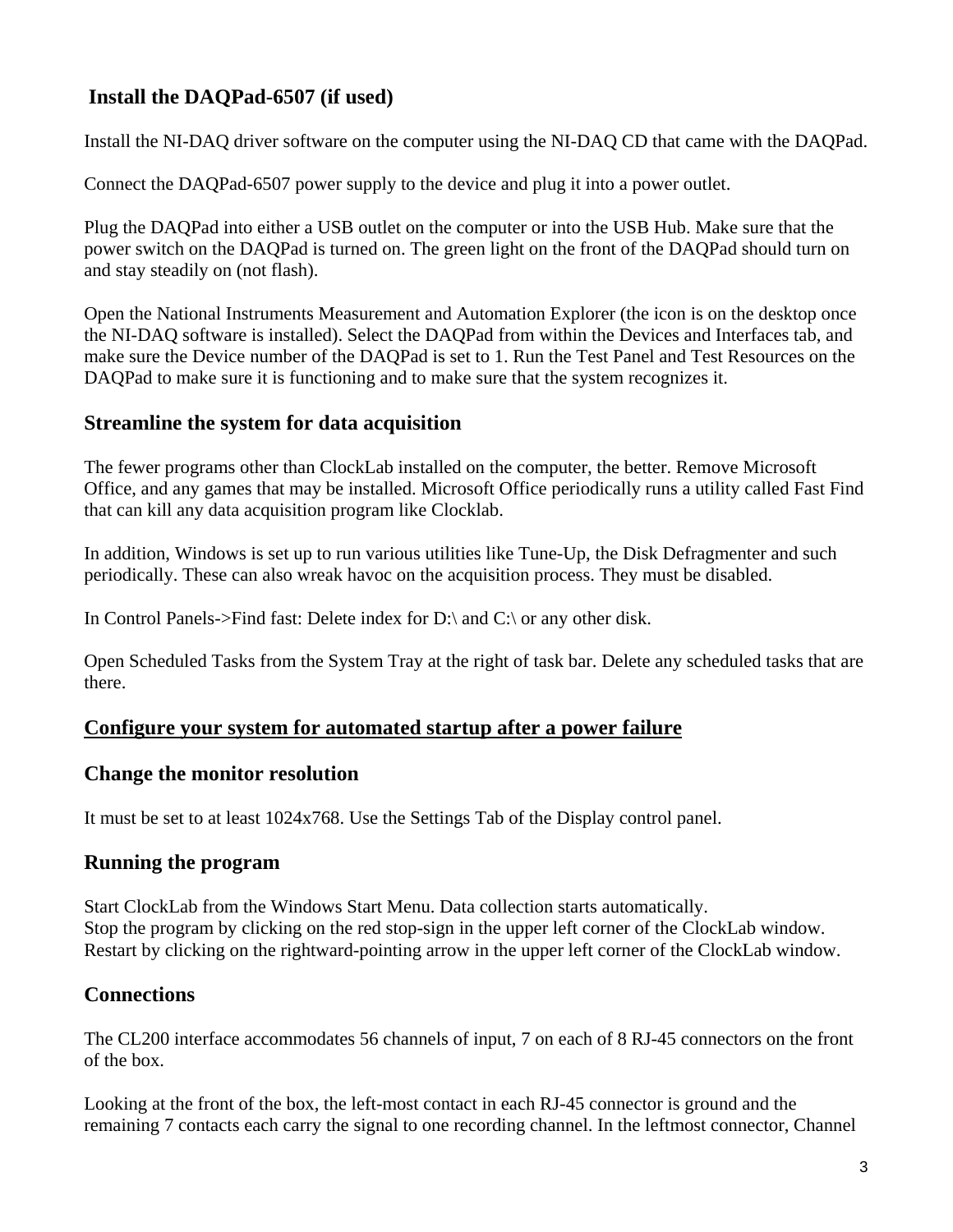1 is to the right (farthest from ground), with the rest of the channels proceeding to the left. Channels 8- 14 are in the connector 2 from the left, and so on until channels 49-56 in the 9th connector.

**Switches**: Connect one side each switch to one channel input. Connect the other side of each switch to the ground pin of the corresponding RJ-45.

**Photo detectors**: The photo detectors can be treated just like a switch: One side is connected to an input channel, the other to a ground.

**Other devices**. ClockLab input channels will accommodate any device that puts out a signal of up to 10V in amplitude. ClockLab will count the number of times the voltage exceeds a certain threshold. Contact Actimetrics for specific details about connecting your device.

### **Light controls:**

8 channels of light control are available in the 2 RJ-45 connectors on the rear of the CL200 interface, 4 on each connector. The pins on connector one, starting from the left, correspond to

- ground
- channel 1
- ground
- channel 2
- ground
- channel 3
- ground
- channel 4

The second connector contains channels 5-8 in a similar pattern.

The state of each output is shown in the main window **Light Status** array. The first row of indicators show the output state for the first CL200, and so on.

## **The Calibrate Window**

This window is useful in sorting out all the wiring when you are setting up your connections. Or it can help diagnose problems. The instantaneous voltages on 16 channels at a time are displayed. Use the pulldown menu to change which channels are displayed.

Click on one of the Sound buttons and whenever a count is detected on the corresponding channel, the computer will beep. If no beeps are heard, check the Sound control panel, the Sound card configuration, the speaker's power connection and volume control.

This window is modal. That is, it cannot be sent into the background. To get back to the main ClockLab window, click the CLOSE button.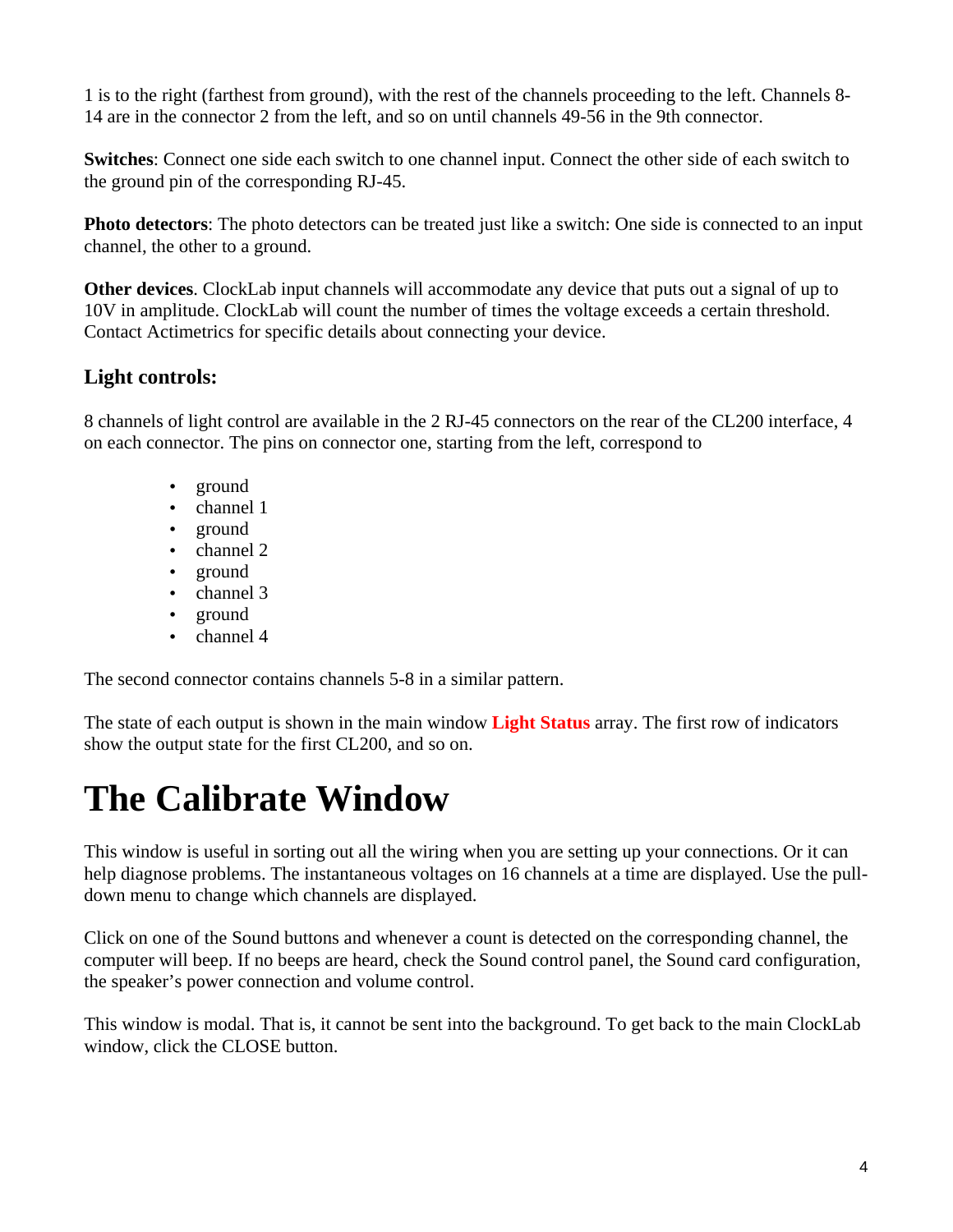## **Data File Format**

The first 4 bytes of the file contain the number of bytes in the file as a long integer. The number is in big-endian format, with the most significant byte first. The recorded length of the file includes these 4 bytes.

Starting at the 5th byte, each hour of data is contained in a 172-byte block.

| <b>Bytes</b>   | Data                                                                                   |
|----------------|----------------------------------------------------------------------------------------|
| $0-3$          | Unused $(20)$                                                                          |
| $4 - 23$       | Filename                                                                               |
| 24-27          | Unused $(10)$                                                                          |
| 28-37          | Date (mm/dd/yyyy)                                                                      |
| 38-41          | 4-byte unsigned integer: Seconds since 12:00 AM January 1, 1904.<br>Big-endian format. |
| 42             | Hour of the day, Standard Time (0-23)                                                  |
| 43             | Data channel (unsigned integer)                                                        |
| 44-47          | Unused (60)                                                                            |
| 48-107         | Counts per minute (unsigned single-byte integer). 255 indicates "no<br>data".          |
| $108 -$<br>111 | Unused $(60)$                                                                          |
| $112 -$<br>171 | Light status.                                                                          |

### **Handling Files**

Only a few considerations apply to handling ClockLab data files.

#### **You should not run the analysis program on the same computer as the data collection program.**

Almost any standard method for transferring files from the data collection computer to the analysis computer is acceptable.

- Floppies
- Zip disks or Superdisks
- Jaz disks
- Magneto-optical disks
- Network transfer, including Microsoft Network and FTP

Writing CDs or DVDs directly from the data collection computer is **not** recommended and could interfere with data collection simply because it takes a fair amount of computer processing time.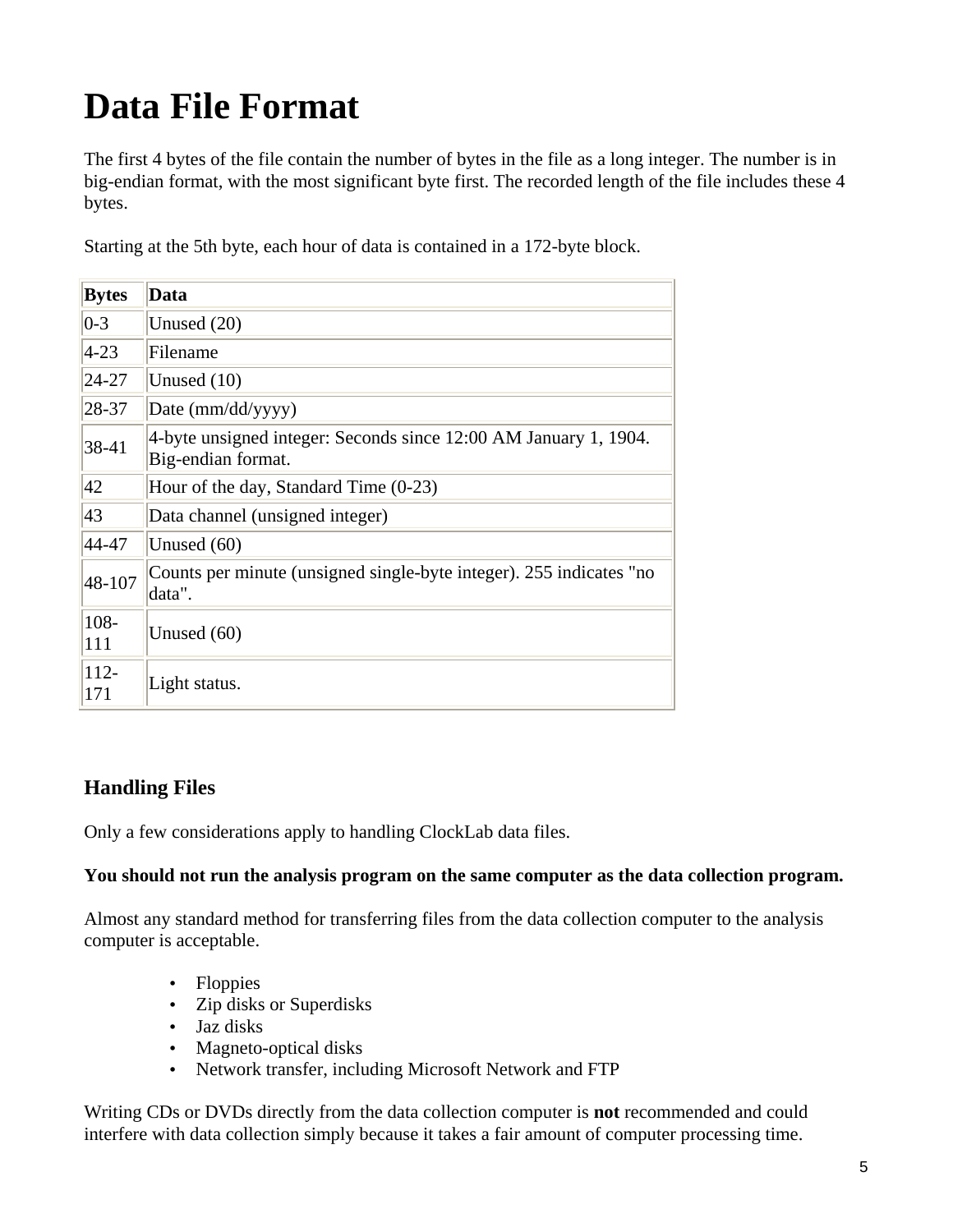You do not need to stop the data collection program when transferring files. You may copy a file to a transfer disk at any time during an experiment and allow the experiment to continue on without interruption.

ClockLab saves data to each data file only once per hour, on the hour, and at other times remains closed.

## **The Low Activity Warning Array**

Low-activity warning indicators are shown in the main window file along with other file information, but indicators for only a fraction of the channels are visible at one time. To see the full array of indicators at once, click the Activity Array button. Green means that the activity rate on a given channel for the last 24 hours is above the threshold set in the Channel Setup control panel. Red means the activity has fallen below threshold. Gray means that the channel is not configured for collecting activity data. Change the number of rows and columns in the display using the Columns and Rows controls. Change the size of the panel with the size box at the lower right corner of the window. Close the window by clicking the Close button. The window information is not updated once the window is open. To refresh the display, close and the reopen the window.

## *Configuring the Light Schedules*

Select the Settings->Light Controls menu item in the Main Window to open the Light Schedules control panel. The program will allow independent configuration of up to 96 animal chambers depending on your hardware. There are 8 output channels associated with each CL200, 96 channels in the DAQPad-6508 and 24 Channels in the PCI-6503.

## **Setting the Cycles**

- Select an output channel with the **Channel #** control, or click on the corresponding button in the channel array. Eight independent light pulses can be set for each chamber.
- Set the **Period** to 24.00 hours for a daily cycle, or to the desired period.
- For each pulse, use the **Day(s)** menu to control whether it will be delivered every day indefinitely (Daily), or for one day only (Day 1, Day 2, etc.). Here, Day 1 refers to the first circadian day of the cycle, relative to the **Start Date** and time specified in the popup menus. When you first set up a cycle, the start time defaults to midnight of the current day.
- Use the **slider controls** at the right to set the ON and OFF time of the pulse. Note that the red (or black) Off slider must be to the right of the green ON slider. You may also type the start and stop times (hr:min) into the **On** and **Off** text boxes. The sliders will change accordingly.
- By default, the daily light cycle will start at 12:00 midnight (0:00 hr). When that is the case, the sliders and On and Off time controls reflect true time of day (standard time). If you want the cycle to start at some other time during the day, you may specify the time (and day) using the **Start Time** popup menus. **Note that when the cycle start time is not 0:00 or when the Period is not 24 hours, the sliders indicate Time from the start of the cycle, not time of day.**
- You may enter a 35-character note into the **Notes** control. Notes can include, for example, which activity channels are affected by the current light output channel.

The ON times in the eight independent pulses for each channel are OR-ed together. That is, the lights will be on when the date and time of day is between the on and off times of any one of the pulses.

When the window is closed, the new settings for the outputs are displayed immediately in the main window Light Status indicators. **The outputs themselves, however, are only updated at the turn of**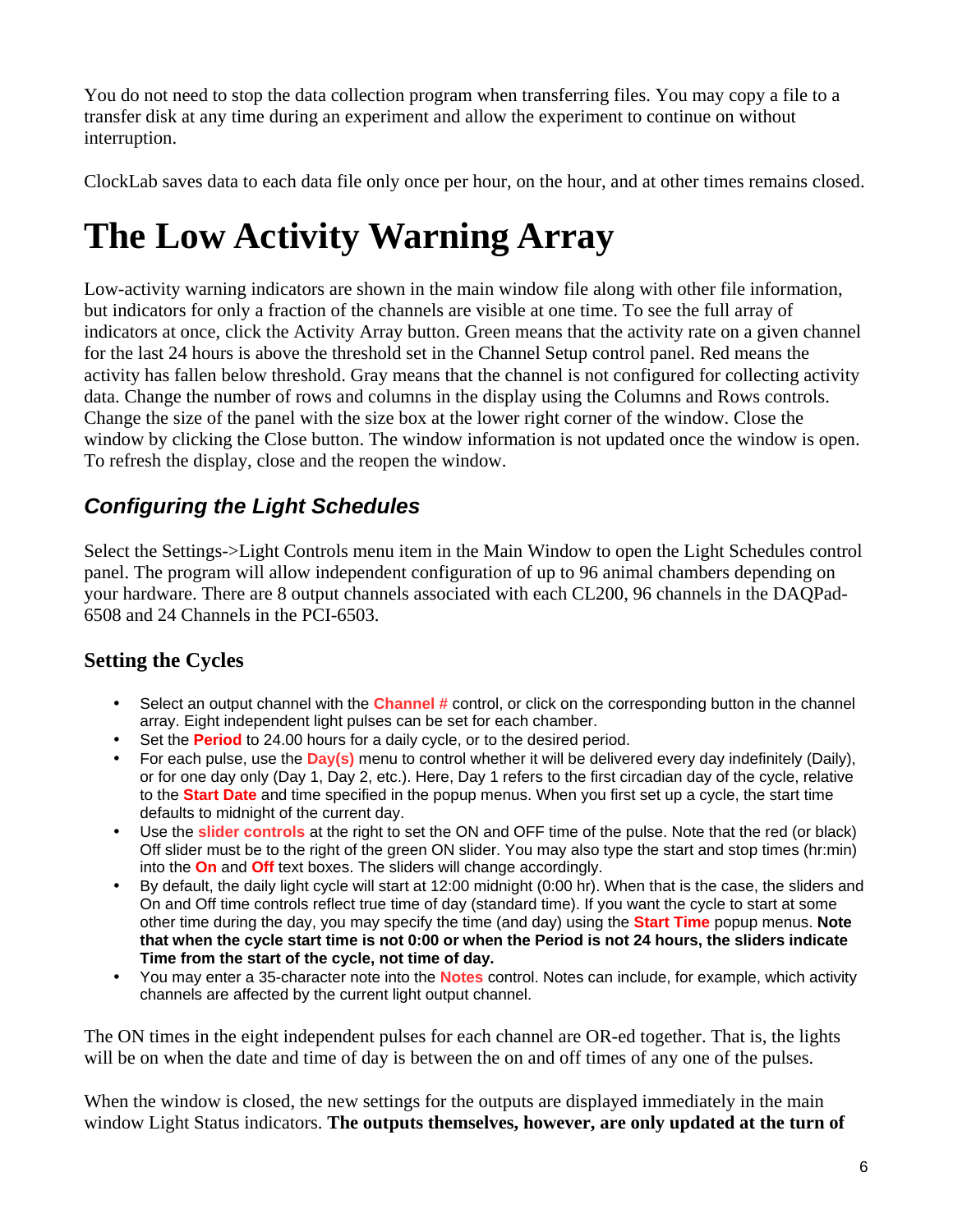**each minute and so will not reflect the changes just made until the start of the next minute after the Light Schedule window was closed.**

## **Timeout**

In the rare event that the computer crashes, it is usually preferable that the lights in the chambers go off, rather than stay on indefinitely, exposing the animals to prolonged light. The CL200 is designed to turn the lights off after a certain period, if it does not get any signals from the ClockLab program. That period is specified in the **Timeout** control. For example, with the Timeout set to 5, the CL200 will turn the lights off approximately 5 minutes after the Clocklab program is stopped or crashes. The maximum timeout is 250 minutes.

## **View Schedules**

The View Schedules menu item opens a graphical display of the current setting of each output channel. Select which set of channels being displayed with the list box to the upper left. Two days of output are shown, starting at midnight of the current day. **Yellow points** indicate the start time of each cycle. **Green lines** indicate when the lights will be on. The **vertical yellow line** indicates the current time.

## **Copy To...**

You might want to have a relatively complex schedule on each of several channels. Instead of setting each channel up from scratch, it is possible to copy the schedule from one channel to another using the Copy To... function. Select the channel you'd like to copy in the Light Schedules window, and then select the Copy To menu item. Select each **Channel** to which you'd like to copy the selected schedule and click the **Copy** button. Keyboard shortcuts are shown for the Channel selector and Copy button.

Once you have made changes to the schedules, use the SAVE AND EXIT menu to store the changes you have made, or select CANCEL exits the control panel without any of the changes being stored.

## **The Main Window Controls**

ClockLab starts collecting data when you run the program. You can stop the data collection by clicking on the red stop-sign icon in the upper left of the ClockLab window. The right-pointing arrow restarts.

The large array of controls on the right side of the Main Window control and monitor the storage of data in the data files.

**Save**. Turns on or off data storage for the corresponding channel. When you turn on the save button for a channel, you will be prompted to specify a file in which data will be saved. Navigate to the directory in which you would like to place the file, and either select an existing file for data to be appended to, or type in the name of a new file.

**#**. The channel number. Corresponds to a given channel on the D/A converter inputs.

**Channel Label.** Channel labels are specified in the Channel Setup window.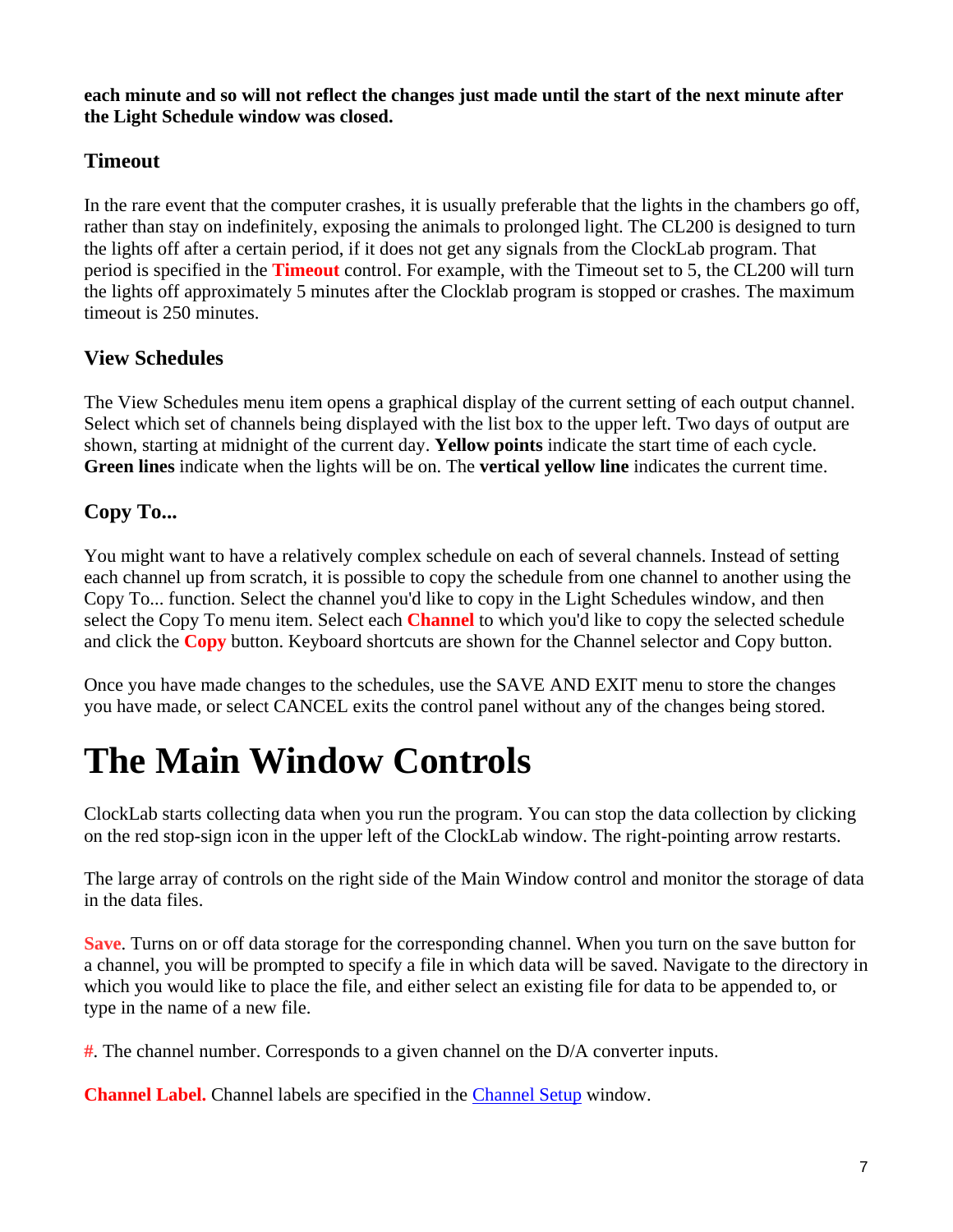**File names**. Displays the name of the file in which data are being saved for each channel. The display cannot be changed directly. To change the file for a particular channel, click the Save button off and then on again. You will be prompted for a new file name. The display is blank when the corresponding Save button is off.

Note: The list of current file names and the state of each **Save** button is stored in a file called GWLog, which is located in the same folder as the ClockLab program itself. Discarding this file will clear all the file names and restore the **Save** buttons to the off state.

**Transfer**. If you move an animal from one channel to another, you can transfer the corresponding filename easily by clicking this control. You will be prompted for the starting and ending channels of the transfer. Leave the Save button of the starting channel on prior to the transfer! This control also transfers the data for the current hour (which have not been saved yet) so that no data are lost in the transfer.

**Days**. Displays the number of days and hours of data contained in the current file. Updated once per hour.

**Error**. Turns red if there a system error occurs when data are written to the file. The indicator at the top of the column lights when an error occurs in any of the files. Updated on the hour. An error might occur if you delete the directory in which the file sits, for example, or if a file is open from another program (which should never occur).

**Count**. Displays the accumulated counts for the current minute. The display at the top of the column is the current second.

**Light**. If light detectors are used, these indicators tell whether the light is on (yellow) or off (blue) in the animal chamber. Gray means that the count channel has not been configured with a valid input (see below).

**Low.** Red indicates whether the average rate of activity counts for the last 24 hours has not exceeded a threshold. The threshold is set in the "Channel Setup" window (see below). Green indicates that the activity levels exceed the threshold.

#### **Views**.

**H** show the activity history for the last 2 hours.

**A** displays an actogram for the data contained in the selected file. The Actogram shown is a percentile actogram with 5 levels of activity. The bin width is 6 minutes (though the data are stored with 1-minute bin widths). Buttons are provided to proceed to the next or previous data file without having to return to the main window.

**Display Block**. While there are as many as 256 data channels, there is not always room on the screen to display the filenames, directories for all of them at once. Click on the different lines of the display block control to scroll up and down through all the channels. You can set the number of rows in the displays in the "Channel Setup" panel.

**Local Time.** Displays the time according to the system clock. This time should reflect Daylight Savings Time during the summer months. Make sure that the "automatically adjust clock for daylight savings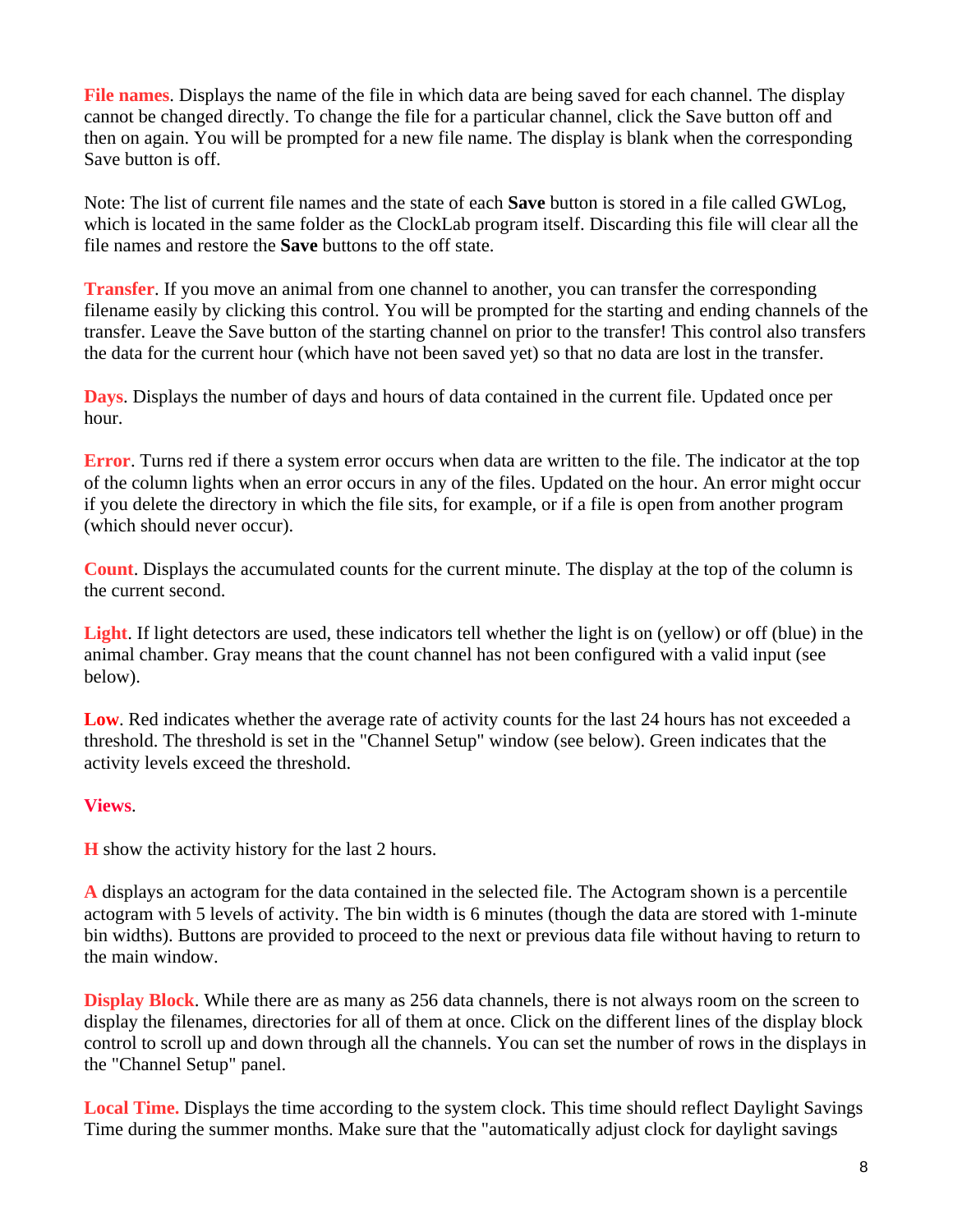changes" option is selected in the Date/Time Properties control panel (Click the Time Zone tab within the control panel to view this setting).

**Standard Time**. ClockLab uses Standard Time exclusively in the data files, ignoring Daylight Savings Time to avoid the confusing 1-hour shifts that occur in spring and fall. This display shows ClockLab's version of Standard time. It should be the same as, or one hour different from Local Time. If not, ClockLab will gradually adjust itself to come into synchrony with the system clock at the rate of one minute per hour. (see Time section above).

**Show Activity Array**. Opens the Activity Array window (see below), which displays in a single window the low-activity indicators for all the channels.

**A/D Buffer**. ClockLab uses a DMA A/D process to detect activity. This process proceeds independently of the program, collecting data into a memory buffer continuously. ClockLab then regularly reads this data from the memory buffer, converts it to activity counts, updates the displays and stores it to disk. If the program gets slowed down for some reason (for example a lot of other CPU intensive programs are running in parallel to ClockLab), the data buffer will not be emptied regularly and could overflow. It is extremely unlikely that overflow will occur. But if the A/D Buffer indicator is showing a significant amount of red, close other windows and make sure no other processes are running. The red should gradually disappear. If the problem persists, contact Actimetrics.

**Channel Setup**. Opens the Channel Setup control panel.

**Calibrate**. Opens a window with a scrolling display of the voltage on each input channel.

**Light Schedules**. Opens the Light Schedule control panel. Not visible if a digital output board for light control is not installed.

**Light Status.** These indicators show which light control outputs ClockLab has set on (yellow) and which off (blue). The schedules for light control are set in the Light Schedule window, which is opened from the SETTINGS->LIGHT CONTROL menu.

**Lock and Unlock.** Press **Lock** to disable the **Stop** button, **On/Off** buttons and **Channel Setup** buttons. Press Unlock to re-enable them. Unlocking the buttons requires that you enter ClockLab's administrative password. The password is initially set to be empty (so that the Enter Password dialog opens with its OK button already enabled). To change your password, go to the Channel Setup Window and click the Change Password button. **Be careful to remember your password.** In the Channel Setup Window, you may determine whether the lockable controls are in the locked or unlocked state at startup.

## **Configuring the computer for power failure recovery**

Even if your computer is plugged into an Uninterruptible Power Supply (UPS), which we recommend, the computer will still crash after an extended power interruption. There are a number of steps that can be taken to configure the computer so that it, and CLOCKLAB, restart automatically as soon as the power is restored.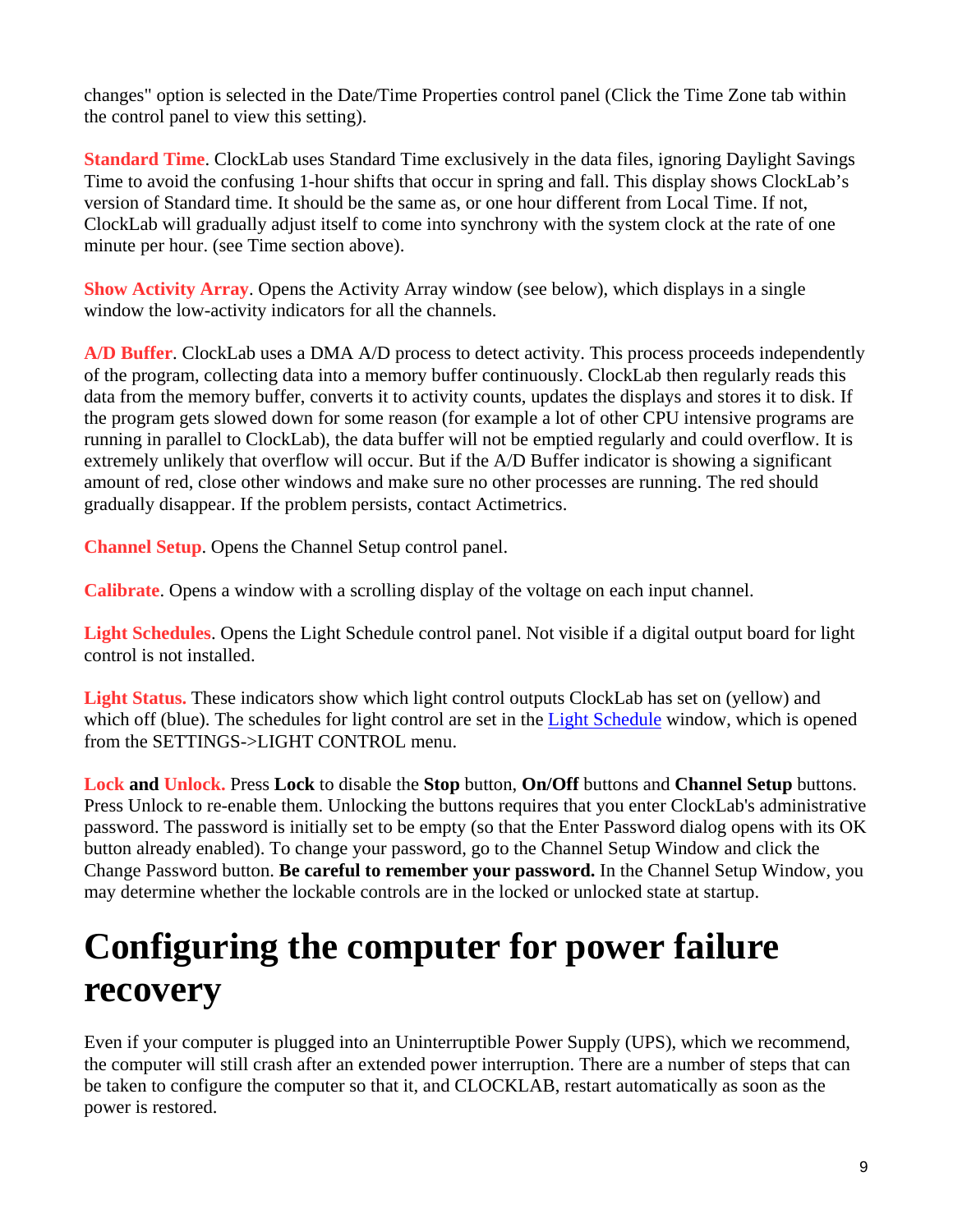Set the computer for automatic restart after power failure. Consult the manual or the manufacturer.

Set ClockLab for automated startup: Make a shortcut to CLOCKLAB.EXE and place it in the folder c:\Windows\Start Menu\Programs\Start up.

Disable autoscan at startup. If autoscan runs at startup and no one is there to respond to its queries, the system will not boot up properly.

- 1. Find MSDOS.SYS in C:\ by making hidden files visible with Folder Options menu item
- 2. Right click on MSDOS.SYS and select properties. Uncheck read only and hidden
- 3. Open msdos.sys with notepad. Change autoscan=1 to autoscan =  $0$ .
- 4. Restore MSDOS.SYS to be hidden, read only and archive.
- 5. With Autoscan disabled at startup, you must remember to run it every once in a while to check the system. See Computer Maintenance.

Now simulate a power failure: unplug the computer's power cord while it is running and plug it back in. The computer should boot up automatically, and CLOCKLAB should load up and start running.

There are a few features in Windows 95 that can prevent the computer from completing the restart.

- If the Windows networking is improperly configured, Windows will show a dialog box asking for a network password upon start up. Disable the Windows network from the control panels if necessary.
- If the disk file structure is damaged, Windows will automatically start Scandisk during startup, with dialog boxes that ask whether the disk should be repaired. The computer will sit waiting for a response interminably if this happens, and ClockLab will never run. The best cure for this is to run a full Scandisk regularly on your computer. It can be done in the background while ClockLab is running.
- Windows NT, which we don't recommend, requires some further adjustments. Contact Actimetrics so we can talk you out of using it.

## **Managing Time with ClockLab**

### **Extremely important! Read Carefully!**

**Check and reset your clock regularly!** ClockLab synchronizes itself to the Windows System Clock (The Local Time indicator in the ClockLab window). The system clock itself will drift with respect to real time several seconds a day. To keep your data as accurate as possible check and set your clock regularly. Better still, if your computer has an Ethernet connection, install a program called AtomTime, which regularly synchronizes the system clock to the National Bureau of Standards Atomic clocks.

**Set your clock for automatic Daylight Savings Time!** ClockLab writes the data files in Standard Time (The Standard Time indicator in the ClockLab Window), that is, time without any correction for Daylight Savings. ClockLab derives Standard Time, however, by assuming that your computer's system clock is set for daylight savings time (this is because AtomTime has no provisions for NOT using Daylight Savings). So: In the Date/Time Properties control panel, click on the Time Zone tab and make sure that "automatically adjust clock for daylight savings changes" is selected.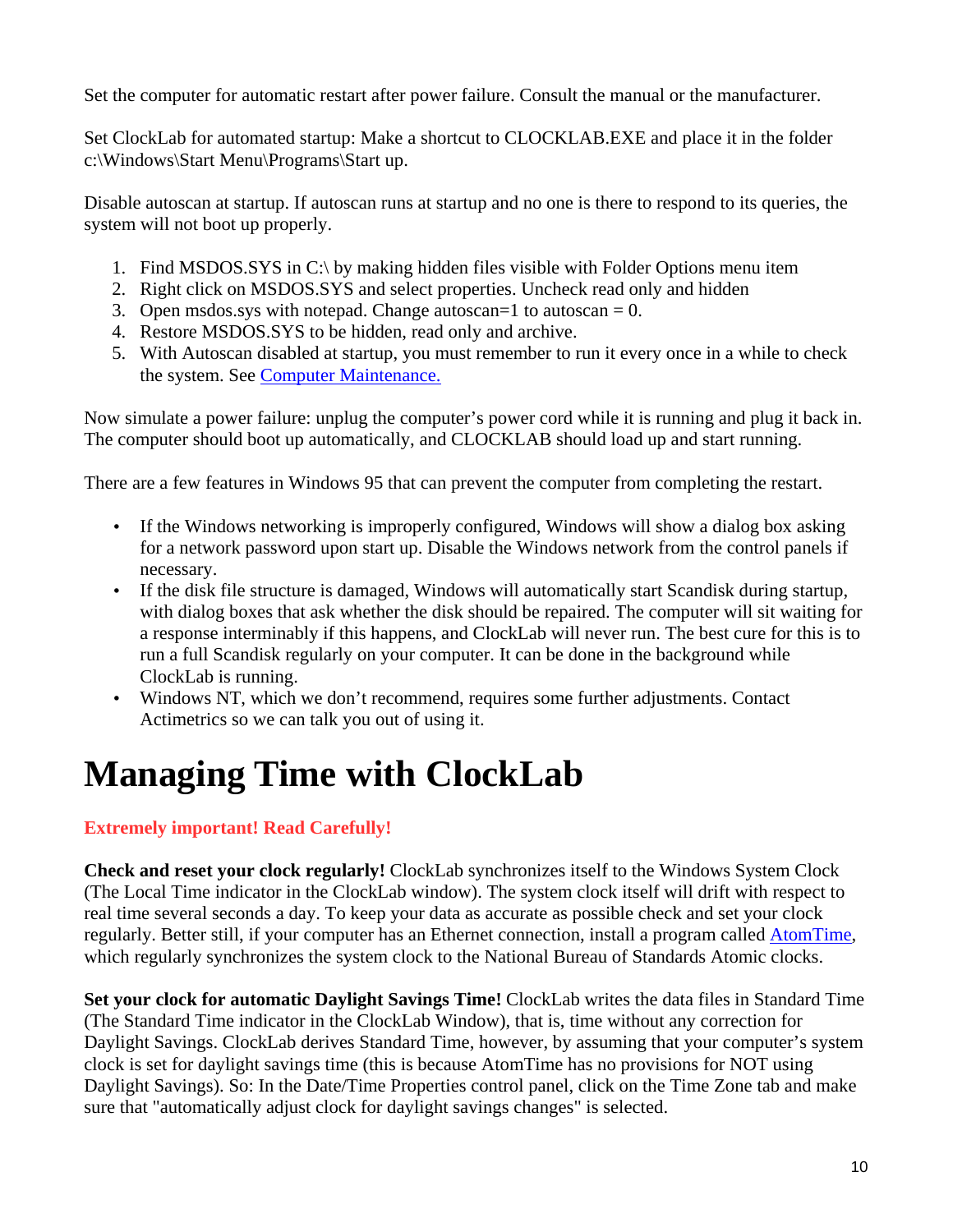**Do not adjust the clock backwards unless ClockLab is running!** Imagine you stop the program at 10:10 AM, adjust the system clock backwards to 9:50 and then restart. The program sees 10:00 AM twice. And because of the program stores data on the hour, the data for the 9:00 hour will be stored twice. The analysis program does not know what to do when time goes backwards in the files like this. So don't ever stop ClockLab in the middle of data collection and move the clock backwards unless you are starting all new files. Instead, adjust the clock while ClockLab is still running. ClockLab compares its own time (the Standard Time indicator) with the system clock (the Local Time indicator) once every hour, and, if the difference between the two is more than a minute, adjusts itself by one minute (by skipping one minute of data collection or waiting for one minute). So if you adjust the system clock by 20 minutes, ClockLab will take 20 hours to adjust itself. This method is much nicer to the files.

## *Data collection trouble shooting*

### **The columns of indicators in the main window (channel number, file name, etc.) are misaligned with one another.**

Open the Control Panels and select Display. Click the Appearance tab. Under the "Items" popup menu select "Icon" Set the "Font" popup menu to "MS San Serif (Western), size 8

### **ClockLab starts up and the windows appear, but the computer freezes. None of the time indicators update and the computer does not respond to the mouse.**

Usually this means that the file ClockLab.ini is missing. Make sure that this file is located in the same folder as ClockLab.exe itself.

### **The dialog "Error -10240 occurred at AI Clock Config" appears when you first run ClockLab.**

ClockLab cannot find the file "daqdrv". Make sure that this file is located in the same folder as ClockLab.exe. If this does not solve the problem:

- 1. Uninstall the NI-DAQ software that came with the data acquisition boards.
- 2. Remove the data acquisition boards from the computer.
- 3. Reinstall NI-DAQ
- 4. Reinstall the boards.
- 5. Use the Measurement & Automation utility to make sure the PCI-6023 is device 1, and the PCI-6503 (if installed) is device 2. See Hardware Installation for more details.

## **The System Time and Program time are badly out of synch (beyond the 1-hour daylight savings time difference), and do not match the System time as indicated in the Task Bar.**

Some process is running in the background and slowing down the data acquisition to the point that ClockLab is missing data. Remove all other programs from the hard drive and use Windows's Scheduled Tasks utility to disable any regularly scheduled background processed such as system tune-up or disk defragmentation. Open Fast Find from the Control Panels and disable any scheduled volume indexing.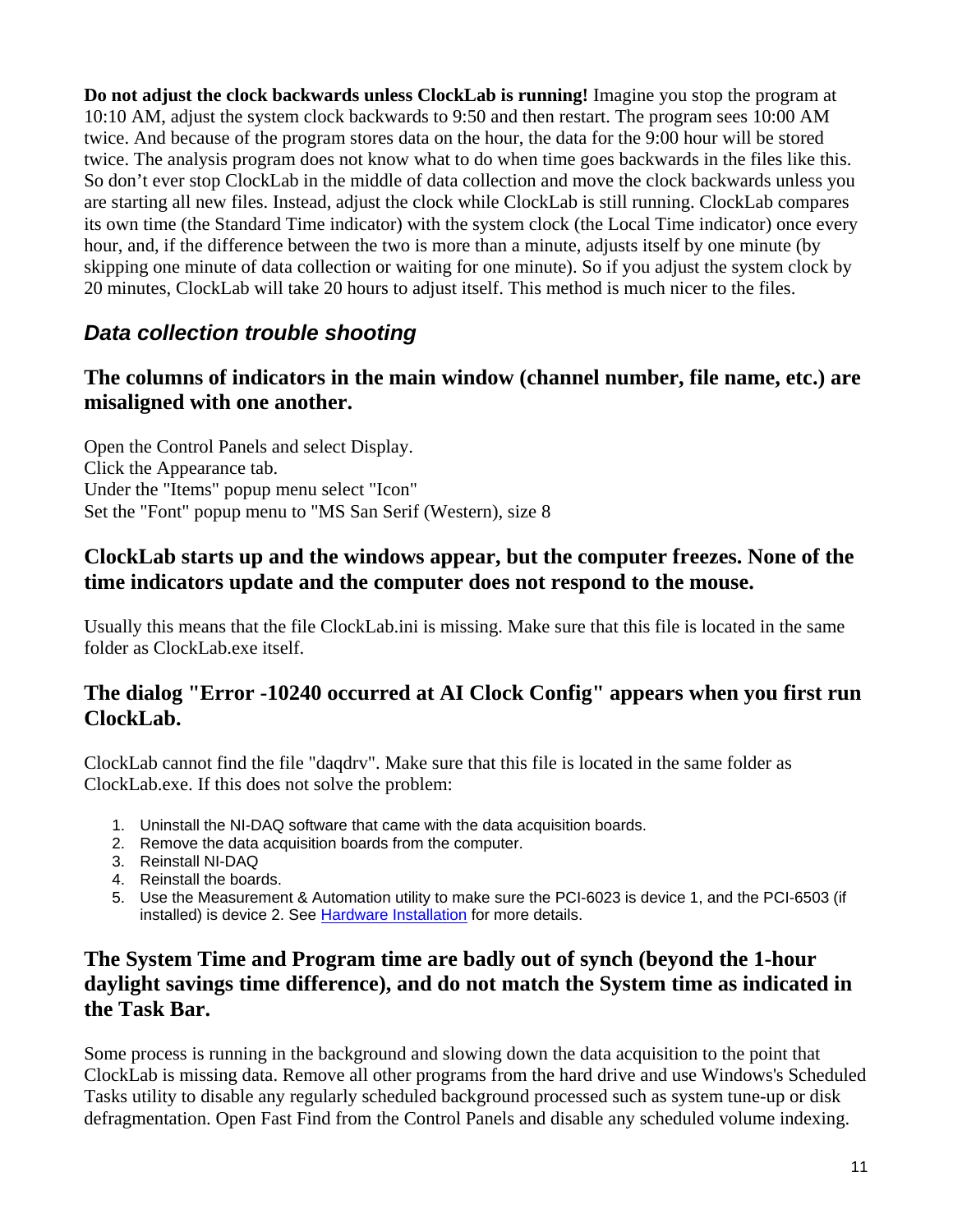## **The animals are on a fixed 24 hour light/dark schedule, and yet in the actograms they appear to be running with a Tau of less than 24 hours.**

See the comments in the problem above. Here again, ClockLab is likely to be losing data because of some process that is being run by Windows in the background.

## **No data are being registered even though the wheels are turning.**

Check the power supply. Make sure it is on, set to 5V, and connected properly to the AMUX boards.

Examine the AMUX boards and make sure that each has a lighted, red LED. If not, check the ribbon cable that connects the computer to one of the AMUX boards. Make sure that the connectors are properly seated at both ends. Check the 50-pin ribbon cables that connect each AMUX board to its neighbors. Make sure that these are properly seated.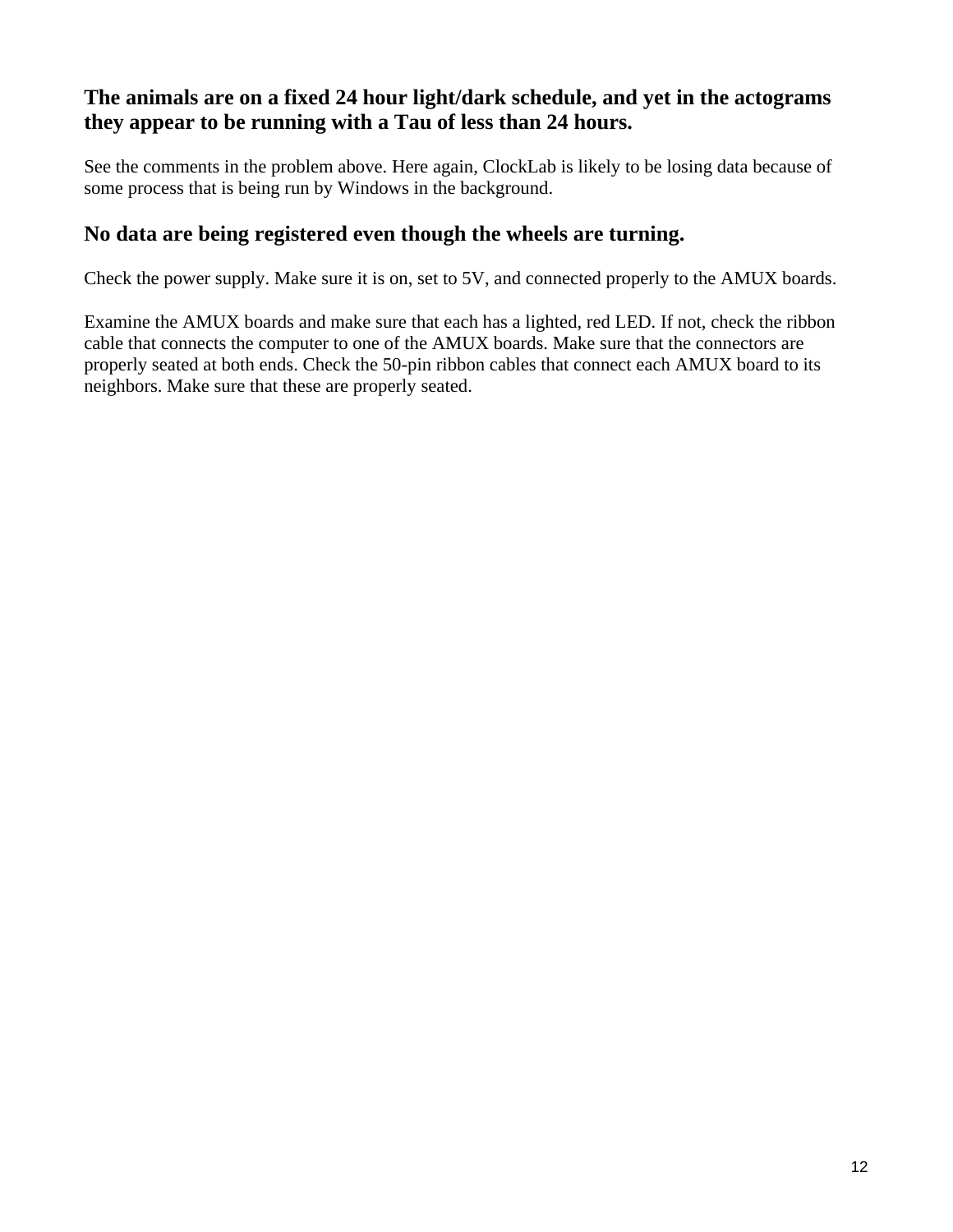## **Atom Time**



*© 2003 Naissan Innovations, LLC. All rights reserved.*

## *Welcome to AtomTime.com -- Home of AtomTime95, AtomTime98 and AtomTime Pro!*



AtomTime Pro is a Windows application which will connect to the Atomic Clock time server in Boulder, Colorado (USA) via the Internet and fetch the current atomic clock time value. It compares this value to your PC time and displays the difference. You then have the option of updating your PC clock to match the atomic clock value. There are a number of options to automate the update process. AtomTime Pro also features support for most proxy servers.

#### **SE** 30 11:41 PM

**AtomTime Pro is the latest sequel to the very popular AtomTime98 and AtomTime95.** It works on Windows 95, Windows 98, and Windows ME, along with

Windows NT 4.0, Windows 2000 and Windows XP. A partial list of the new features in AtomTime Pro include:

- **User-Defined Time Servers:** The user can now define their own list of time servers. AtomTime will cycle through the list to locate an active server.
- **Message Logging:** AtomTime can now log messages to a file detailing program operation, including time checks and error messages.
- **Dial-Up Networking:** Improved Dial-Up Networking support, including the ability to use specific connections.
- **Time Adjust on Connections:** The time can now be adjusted each time a Dial-Up Networking connection is formed.
- **System Tray Date Display:** The ability to display a date icon in the System Tray when running an Update Interval. This date icon replaces the AtomTime icon.
- **Registry Settings:** Settings are now saved on a machine basis, rather than a user basis as in AtomTime98.
- **Launch with Windows Start:** A simple checkbox can now activate AtomTime